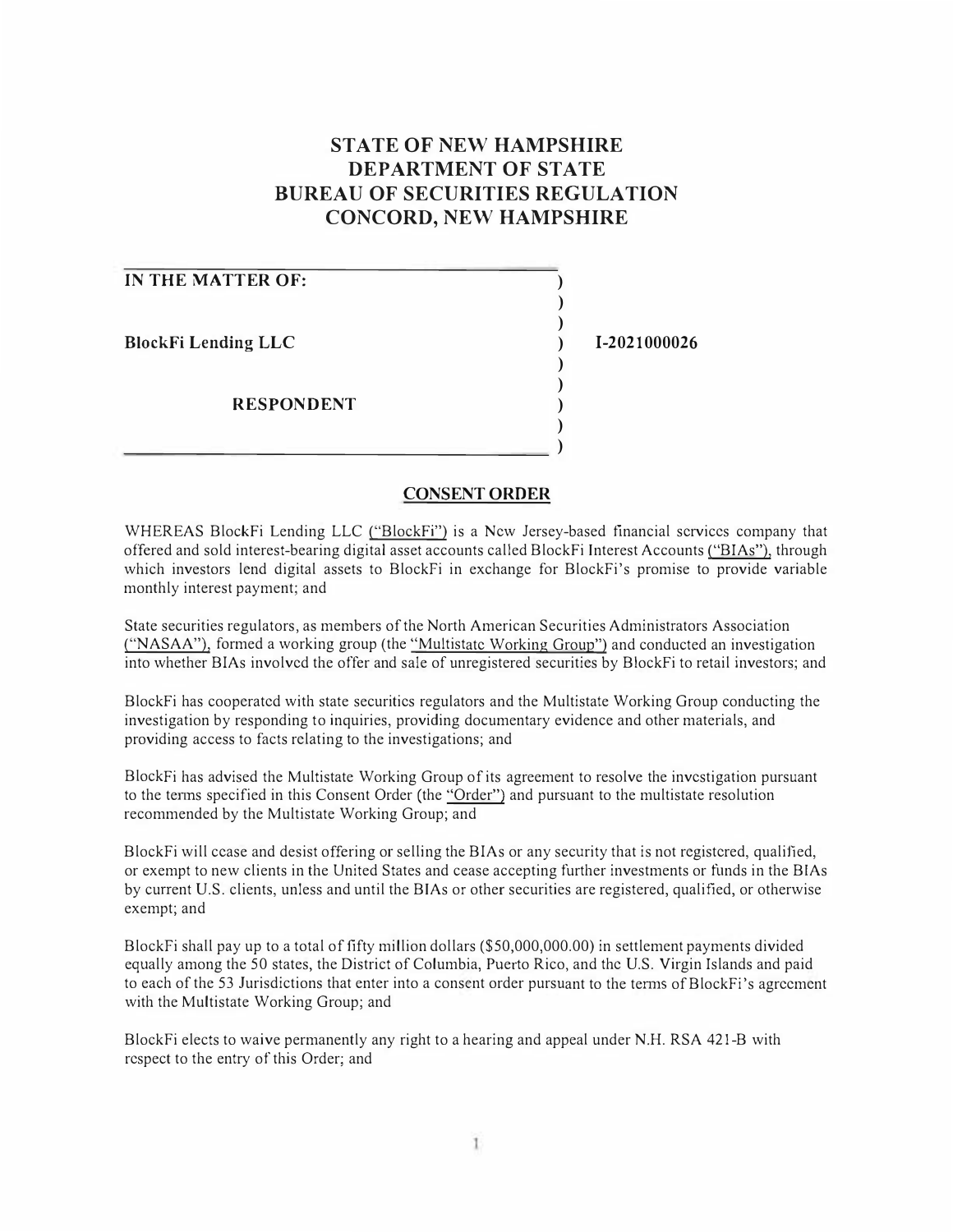BlockFi admits the jurisdiction of the New Hampshire Bureau of Securities Regulation in this matter; and

Solely for the purpose of terminating the Multistate Working Group investigation and in settlement of the issues contained in this Order, BlockFi, without admitting or denying the findings of fact or conclusions of law contained in this Order, consents to the entry of this Order.

NOW, THEREFORE, the New Hampshire Secretary of State, as administrator of N.H. RSA 421-B, hereby enters this Order:

## **I. FINDINGS OF FACT**

1. The New Hampshire Bureau of Securities Regulation has jurisdiction over this matter pursuant to N.H. RSA 421-B:6-610.

2. BlockFi Inc., a Delaware corporation, incorporated on August 1, 2017, with offices at 201 Montgomery Street, Suite 263, Jersey City, New Jersey, is a financial services company that, through its subsidiaries, generates revenue through cryptocurrency and other digital asset trading, lending, and borrowing, as well as investments and other types of transactions.

3. BlockFi Trading LLC, a Delaware limited liability company formed on May 28, 2019, with offices at 201 Montgomery Street, Suite 263, Jersey City, New Jersey, is a wholly owned subsidiary of BlockFi Inc. and acts as a money transmitter that accepts money and digital assets from investors and transfers the funds to BlockFi for investment in BIAs.

4. BlockFi, a Delaware limited liability company fonned on January 11, 2018, with offices at 201 Montgomery Street, Suite 263, Jersey City, New Jersey, is a wholly owned subsidiary of BlockFi Inc. and an affiliate of BlockFi Trading LLC and is the issuer of the BIAs.

5. Starting on January 7, 2021, members of the Multistate Working Group contacted BlockFi to notify it that it may have offered and sold securities that may not comply with state securities laws.

6. On July 19, 2021, New Jersey filed a summary cease and desist order alleging Block Fi and its parent and affiliate, BlockFi Inc. and BlockFi Trading LLC, were offering and selling unregistered securities in the form of BIAs.

7. On July 22, 2021, Alabama filed an order to show cause alleging BlockFi and its parent and affiliate, BlockFi Inc. and BlockFi Trading LLC, were offering and selling unregistered securities in the form of BIAs.

8. On July 22, 2021, Texas filed a notice of hearing alleging BlockFi and its parent and affiliate, BlockFi Inc. and BlockFi Trading LLC, were offering and selling unregistered securities in the form of BIAs.

9. On July 22, 2021, Vermont filed a show cause order alleging BlockFi and its parent and affiliate, BlockFi Inc. and BlockFi Trading LLC, were offering and selling unregistered securities in the fonn of BIAs.

10. On July 29, 2021, Kentucky filed an emergency cease and desist order alleging BlockFi and its parent and affiliate, BlockFi Inc. and BlockFi Trading LLC, were offering and selling unregistered securities in the form of BIAs.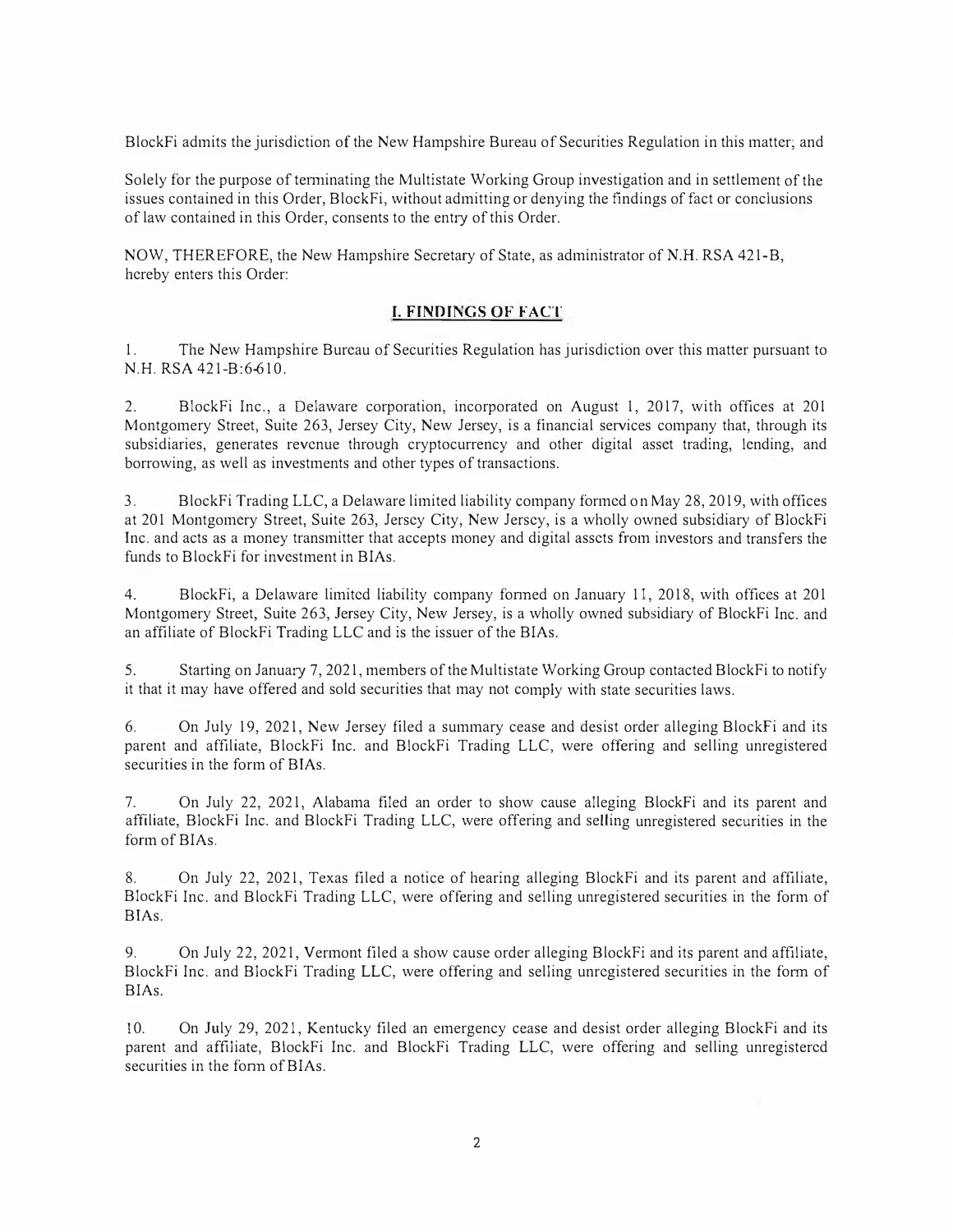l l. On September 23, 2021, Washington filed a statement of charges alleging BlockFi and its parent and affiliate, BlockFi Inc. and BlockFi Trading LLC, were offering and selling unregistered securities in the form of BIAs.

12. On February 14, 2022, BlockFi agreed to cease and desist offering and selling BIAs nationwide to new investors in tbe United States and cease and desist accepting further investments or funds in the BIAs by current U.S. investors, including in New Hampshire.

## THE OFFER AND SALE OF SECURITIES NATIONWIDE

13. From at least March 4, 2019 through February 14, 2022 (the "Relevant Period"), BlockFi has offered and sold securities in the form of interest-bearing digital asset accounts called BIAs and marketed, offered, and sold those securities to New Hampshire residents.

14. On March 4, 2019, BlockFi publicly announced the launch of the BIA, through which investors could lend digital assets to BlockFi and in exchange, receive interest, "paid monthly in cryptocurrency." Interest began accruing the day after assets were transmitted to BlockFi and compounded monthly, with interest payments made to accounts associated with each BIA investor, in digital assets, on or about the first business day of each month.

15. Investors in BIAs lent digital assets to BlockFi in exchange for BlockFi's promise to provide a variable monthly interest payment.

16. BlockFi represented it generated the interest it paid BIA investors by deploying investors' digital assets in various ways, including loans made to institutional investors, lending U.S. dollars to retail investors, and investing in digital assets, equities, and futures.

17. Under BlockFi's terms for the BIA, investors:

grant BlockFi the right, without further notice to [the investor], to hold the cryptocurrency held in [the] account in BlockFi's name or in another name, and to pledge, repledge, hypothecate, rehypothecate, sell, lend, or otherwise transfer, invest or use any amount of such cryptocurrency, separately or together with other property, with all attendant rights of ownership, and for any period of time and without retaining in BlockFi's possession and/or control a like amount of cryptocurrency, and to use or invest such cryptocurrency at its own risk.

18. BlockFi offered and sold BIAs to obtain digital assets for the general use of its business, namely to use the assets in its lending and investment activities, which generated income both for BlockFi and to pay interest to BIA investors. BlockFi pooled the loaned assets, and exercised full discretion over how much to hold, lend, and invest. BlockFi had complete legal ownership and control over the digital assets loaned to it by BIA investors and advertised that it managed the risks involved.

19. To begin investing in a BIA, an investor could transfer digital assets to the digital wallet address assigned by BlockFi to the investor or purchase digital assets with fiat currency from BlockFi Trading LLC for the purpose of investing in a BIA. BlockFi Trading LLC accepted the digital asset or fiat from the investor, and then transferred the asset to BlockFi. BlockFi did not hold private keys for the investors' wallet addresses; rather, investors' digital assets were sent to BlockFi's wallet addresses at third-party custodians.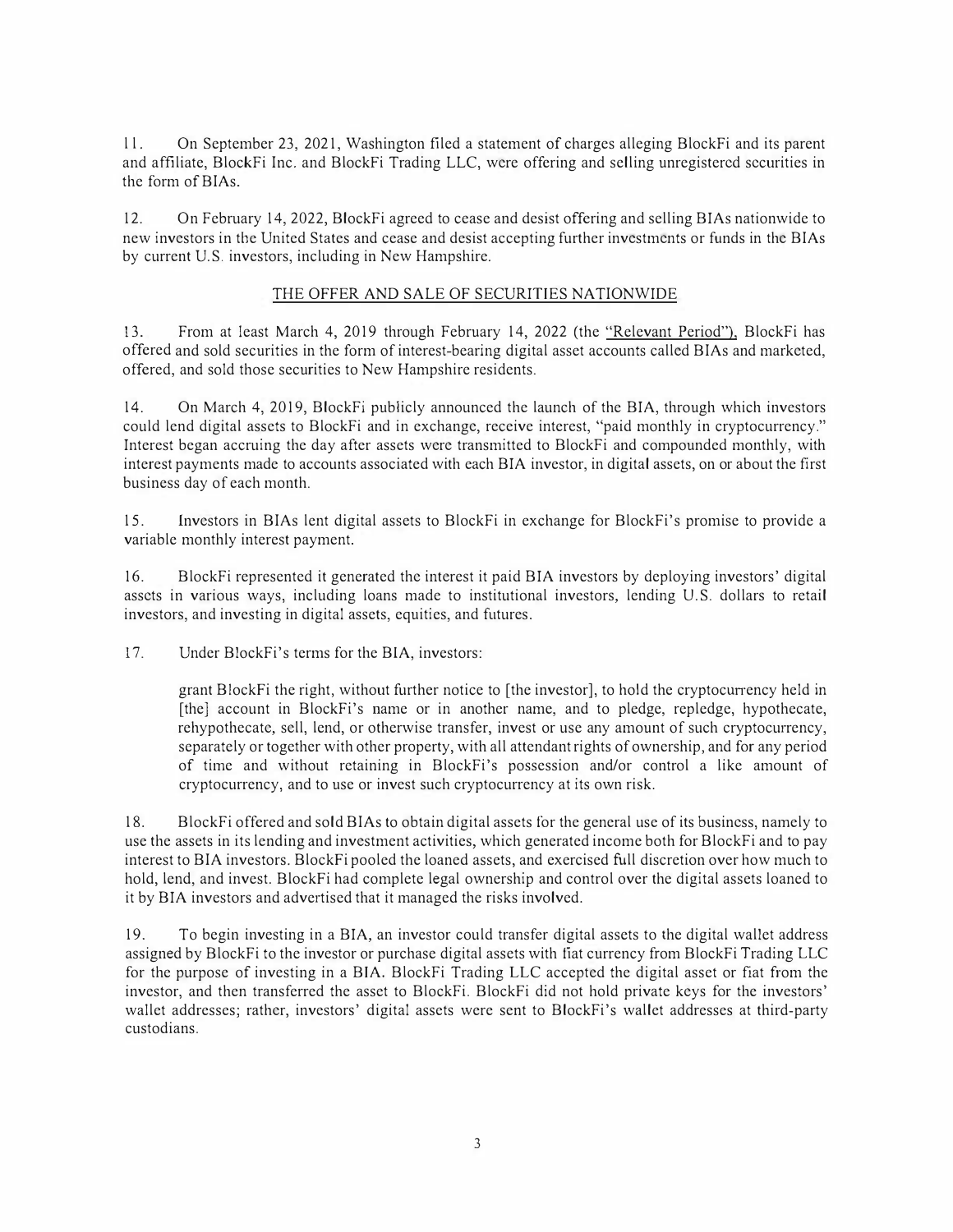

20. BIA investors were permitted to withdraw the equivalent to the digital assets they loaned to BlockFi and accrued interest at any time, with some limitations, and could borrow money in U.S. dollars against the amount of digital assets deposited in BIAs.

21. BlockFi adjusted the interest rates payable on BIAs for particular digital assets periodically, and typically at the start of each month. BlockFi set the rates based, in part, on "the yield that [Blockfi] can generate from lending," to institutional borrowers, and thus interest rates were correlated with the efforts that BlockFi put in to generate that yield. Blockfi periodically adjusted its interest rates payable on the BIAs in part after analysis of current yield on its investment and lending activity. BIA investors could demand that BlockFi repay the loaned digital assets at any time.

22. As of March 31, 2021, BlockFi and its affiliates held approximately\$ I 4.7 billion in BIA investor assets. As of December 8, 2021, BlockFi and its affiliates held approximately \$10.4 billion in BIA investor assets, and had approximately 572,160 BIA investors, including 391,105 investors in the United States.

23. As of December 31, 2019, BlockFi and its affiliates held approximately \$550,907 in BIA investor assets from New Hampshire residents. As of December 31, 2020, BlockFi and its affiliates held approximately £14,948,070 in BIA investor assets from New Hampshire residents. As of December 31, 2021, BlockFi and its affiliates held approximately \$38,388,772 in BIA investor assets from New Hampshire residents.

#### MARKETING BLOCKFI'S BIA

24. BlockFi offered and sold the BIA securities to investors, including retail investors, through advettising and general solicitations on its website, www.blockfi.com. BlockFi also promoted distribution of the BIA offering through its social media accounts, including YouTube, Twitter, and Facebook. Tn addition, through its "Partner" program, an affiliate marketing program in which participants could "earn passive income by introducing your audience to financial tools for crypto investors," BlockFi extended its distribution of the BIA securities to retail investors through certain offers and promotions.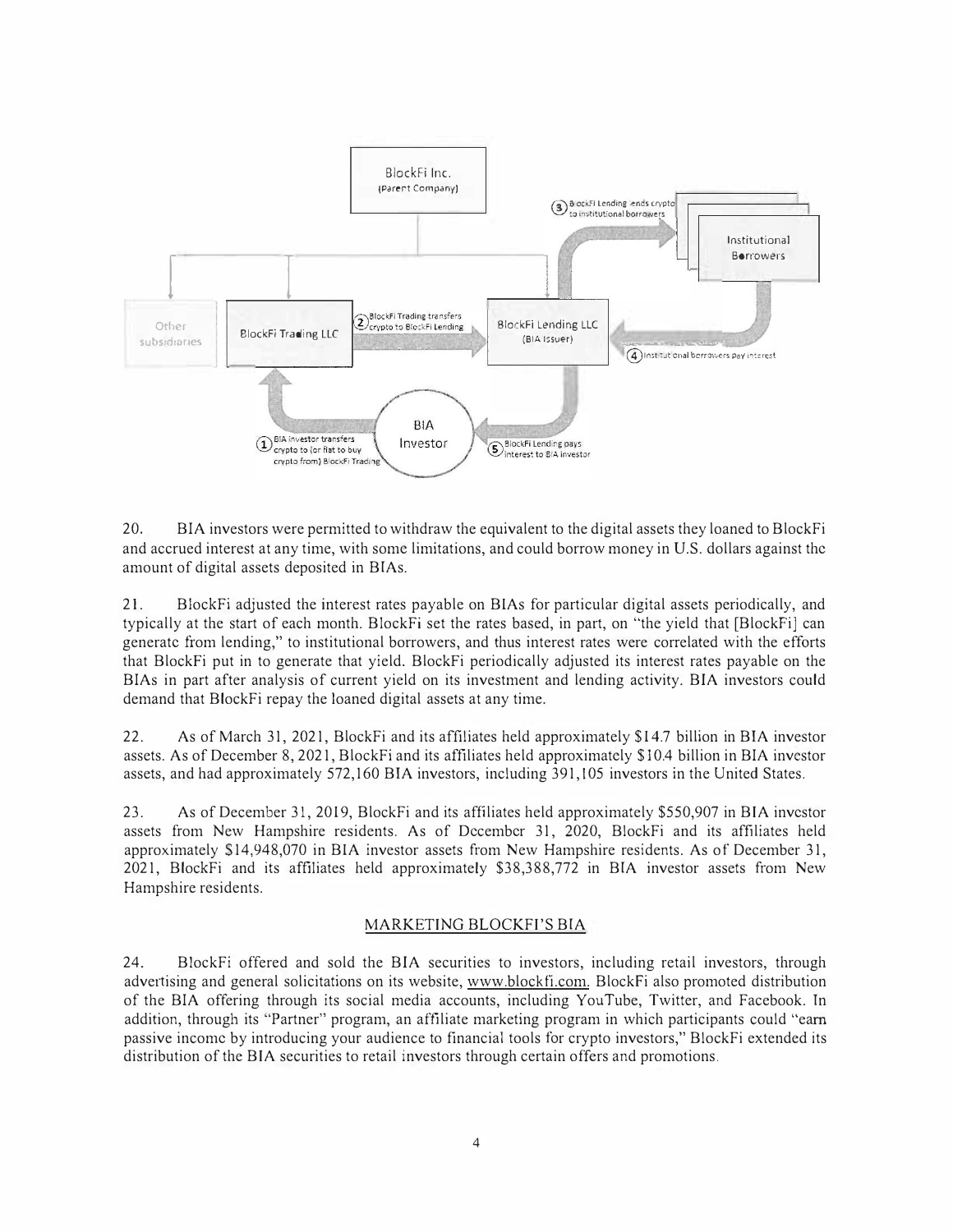25. BlockFi regularly touted the profits investors may earn by investing in a BIA. When announcing the BIA, BlockFi promoted the interest earned, promising "an industry-leading 6.2% [annual percentage yield]," compounded monthly. BlockFi described it as "an easy way for crypto investors to earn bitcoin as they HODL."

26. Within the first few weeks of launching the BIA, BlockFi again touted investors' potential for profit. On March 20, 2019, BlockFi announced that BIAs experienced significant growth, including from large firms who participated in BIAs "as a way to bolster their returns." BlockFi asserted that its "mission is to provide the average crypto investor with the tools to build their wealth," and that it "look[ed] forward to giving even more investors a chance to earn a yield on their crypto."

27. On April 1, 2019, BlockFi began to "tier" the interest rates that investors received, initially announcing that "BIA balances of up to and including 25 [Bitcoin] or 500 [Ether] (equivalent to roughly \$100,000 and \$70,000 respectively) will earn the 6.2% APY interest rate. All balances over that limit will earn a tiered rate of2% interest." Even when changing the interest rates customers receive, BlockFi touted the yields to investors. On August 27, 2021, BlockFi stated that the adjustments to interest rates are done "with the goal of maintaining great rates for the maximum number of clients."

28. On January I, 2021, BlockFi advertised that it had "distributed more than \$50 million in monthly interest payments to [its] clients."

29. As of November 1, 2021, the interest rates BlockFi paid investors ranged from 0.1% to 9.5%, depending on the type of digital asset and the size of the investment. For example, investors could receive 9.5% in interest for up to 40,000 Tether ("USDT") and 8.5% for anything over 40,000 USDT, as well as 4.5% interest for up to 0.1 Bitcoin ("BTC"), 1 % for 0.1 to 0.35 BTC, and 0.1 % for anything over 0.35 BTC.

# MISREPRESENTATION OF COLLA TERALIZA TION PRACTICES FOR INSTITUTIONAL LOANS

30. BlockFi's offer ofBIAs included an untrue statement of a material fact on its website from March 4, 2019 to August 3 I, 2021, concerning its collateral practices and, therefore, the risks associated with its lending activity.

31. Beginning at the time of the BIA launch on March 4, 2019 and continuing to August 31, 2021, BlockFi made a statement in multiple website posts that its institutional loans were "typically" overcollateralized, when in fact, most institutional loans were not.

32. When BlockFi began offering the BIA investment, it intended to require over-collateralization on a majority of its loans to institutional investors, but it quickly became apparent that large institutional investors were frequently not willing to post large amounts of collateral to secure their loans.

33. Approximately 24% of institutional digital asset loans made in 2019 were over-collateralized; in 2020 approximately 16% were over-collateralized; and in 2021 (through June 30, 2021) approximately 17% were over-collateralized.

34. As a result, BlockFi's statement materially overstated the degree to which it secured protection from defaults by institutional borrowers through collateral. Through operational oversight, BlockFi's personnel failed to take steps to update the website statement to accurately reflect the fact that most institutional loans were not over-collateralized.

35. Although BlockFi made other disclosures on its website regarding its risk management practices, because of BlockFi's misrepresentations and omissions about the level of risk in its loan portfolio, BIA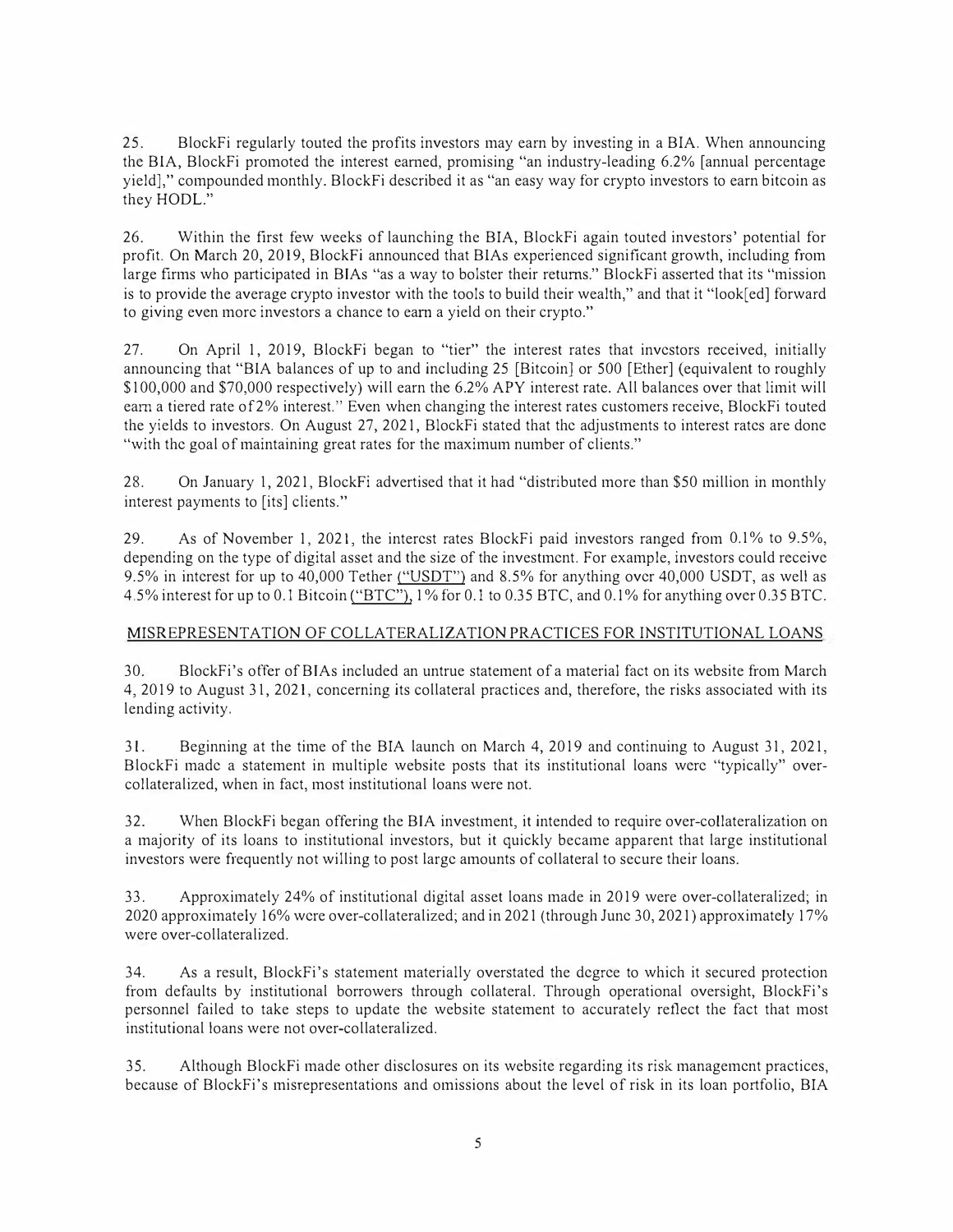investors did not have complete and accurate information with which to evaluate the risk that, in the event of defaults by its institutional borrowers, BlockFi would be unable to comply with its obligation to pay BIA investors the stated interest rates or return the loaned digital assets and accrned interest to investors upon demand.

# FAILURE TO COMPLY WITH REGISTRATION REQUIREMENTS

36. During the Relevant Period, BlockFi's offer and sale ofBIAs was not done subject to an exception or exemption from registration.

37. During the Relevant Period, BlockFi offered and sold securities in New Hampshire that were not registered or permitted for sale in New Hampshire as required by N.H. RSA 421-B:3-301.

38. During the Relevant Period, BlockFi offered and sold securities in New Hampshire without being registered as a broker-dealer or agent as required by N.H. RSA 42 1 -B:4-401 and N.H. RSA 42 1 -B:4-402.

# **IT. CONCLUSIONS OF LAW**

39. The BIAs are securities as defined in N.H. RSA 421-B:1-102(53)(A).

40. During the Relevant Period, BlockFi's offer and sale of securities in New Hampshire that were not registered or permitted for sale in New Hampshire violated N.H. RSA 421-B:3-301.

41. During the Relevant Period, BlockFi's offer and sale of securities in New Hampshire without being registered as a broker-dealer or agent violated N.H. RSA 421-B:4-401 and N.H. RSA 421-B:4-402.

42. During the Relevant Period, BlockFi's offer included an untrue statement of a material fact on its website concerning its collateral practices and the risks associated with its lending activity, which violated N.H. RSA 42 1 -B:5-50l(a)(2).

43. The foregoing violations ofN.H. RSA 421-8:3-301, N.H. RSA 42 1 -B:4- 401, N.H. RSA 421 -B:4- 402, and N.H. RSA  $421-B:5-501(a)(2)$  constitute the basis for the assessment of civil penalty against BlockFi pursuant to N.H. RSA 421 -B:6-604(d).

# **III. UNDERTAKING**

44. BlockFi's parent, BlockFi Inc., undertakes and agrees to file with the New Hampshire Bureau of Securities Regulation for registration to offer and sell a new investment product, BlockFi Yield, which BlockFi lnc. intends to register under the federal Securities Act of 1 933, as required by N.H. RSA 421 -B: 3-301 within 30 days of the filing of the federal registration statement.

45. BlockFi and BlockFi's parent, BlockFi Inc., further undertake and agree to cease and desist offering or selling BIAs or any security that is not registered, qualified, or exempt to new investors in the United States and cease and desist accepting further investments or funds in the BIAs by cunent U.S. investors unless and until the BIAs or other securities have been registered with the New Hampshire Bureau of Securities Regulation or are otherwise exempt.

46. BlockFi 's parent, BlockFi Inc., undertakes and agrees to file with the New Hampshire Bureau of Securities Regulation for registration as a broker-dealer or agent or engage a registered broker-dealer or agent as required by N.H. RSA 421-B:4-401 and N.H. RSA 421-B:4-402 before offering or selling securities, unless otherwise exempt.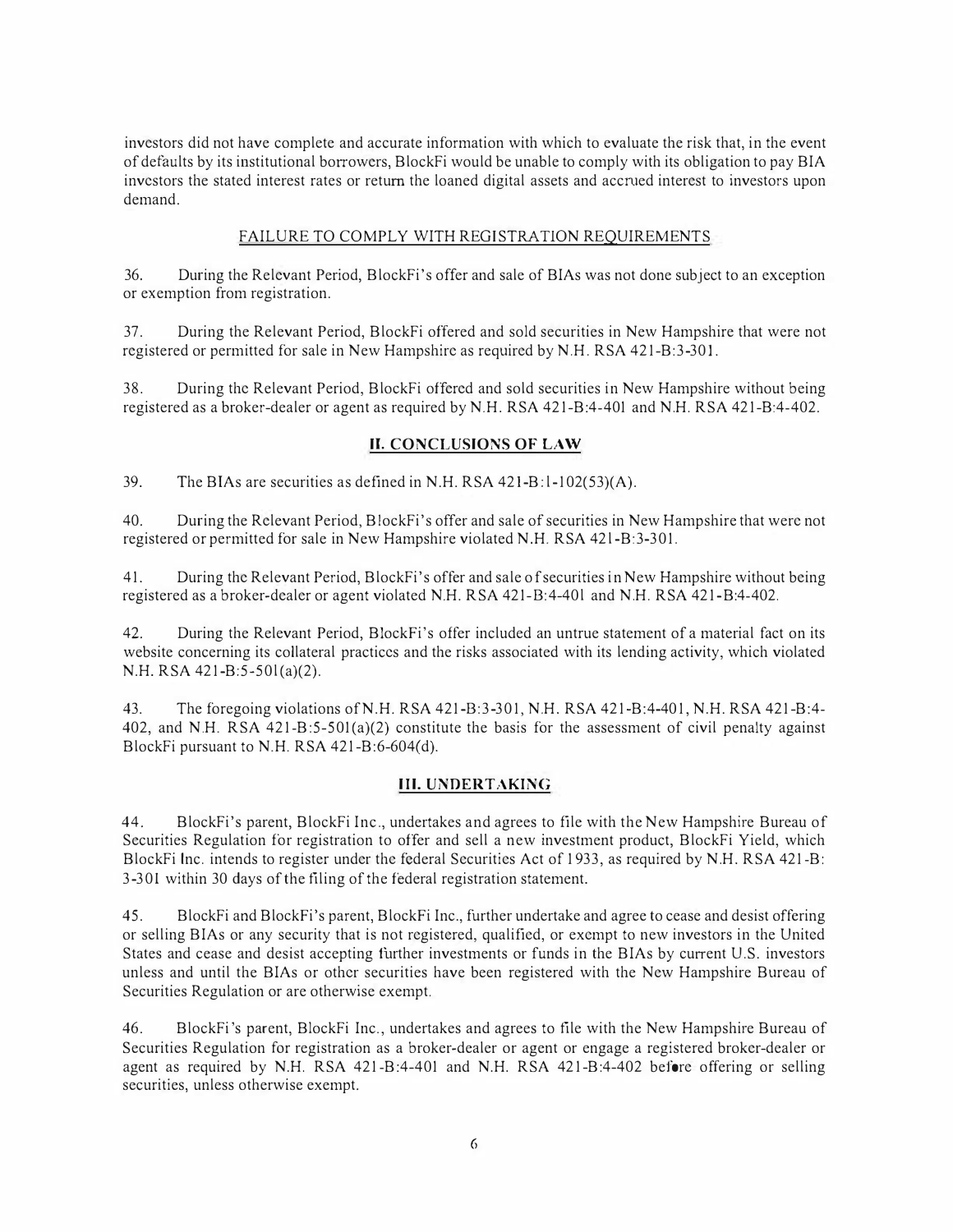47. Block Fi's parent, Block Filme., undertakes and agrees to cease and desist from making any untrue statement of a material fact concerning its collateral practices and the risks associated with its lending activity.

48. Block Fi undertakes and agrees to pay a civil penalty in the amount of \$943,396.22.

# **IV. ORDER**

On the basis of the Findings of Fact, Conclusions of Law, and Block.Fi's consent to the entry of this Order,

# IT IS HEREBY ORDERED:

49. This Order concludes the investigation by the New Hampshire Bureau of Securities Regulation and resolves any other action the New Hampshire Bureau of Securities Regulation could commence against BlockFi and its affiliates concerning the Findings of Fact and Conclusions of Law, including as it relates to the offer and sale of BTAs without registration, qualification, or otherwise complying with an exemption and the above-referenced statements regarding BlockFi's collateral practices made thereto during the Relevant Period.

50. This Order resolves the pending investigation against BlockFi Inc., Block.Fi Lending LLC, and BlockFi Trading LLC.

51. This Order is entered into solely for the purpose of resolving the referenced multistate investigation and the New Hampshire Bureau of Securities pending investigation and is not intended to be used for any other purpose. Other than the obligations and provisions set forth herein, this Order does not limit or create liability for BlockFi nor limit or create defenses for BlockFi to any claims.

52. This Order and the order of any other State in any proceeding related to BlockFi's agreement to resolve the above-referenced multistate investigation (collectively, the "Orders") shall not be used as sole grounds to deny registration or qualification of securities issued by BlockFi or its parent BlockFi Inc.

53. This Order is not intended to subject any Covered Person to any disqualifications under the laws of the United States, any state, the District of Columbia, Puerto Rico, or the U.S. Virgin Islands, or under the rules or regulations of any securities or commodities regulator or self-regulatory organization, including, without limitation, any disqualification from relying upon the state or federal registration exemptions or safe harbor provisions. "Covered Persons" means BlockFi, its parent, or any of its affiliates and their current or fom1er officers, directors, employees, or other persons that could otherwise be disqualified as a result of the Orders.

54. This Order does not preclude Block.Fi from paying interest or returns to existing clients, refunding principal to investors consistent with the tenns of the BIAs, or otherwise lawfully dealing with existing clientele.

55. Block Fi is hereby ORDERED to cease and desist from offering or selling the BIAs or any security that is not registered, qualified, or exempt to new investors in New Hampshire and cease and desist accepting further investments or funds in the BIAs by current New Hampshire investors, unless and until the BIAs or other securities are registered or otherwise exempt in New Hampshire. Additionally, BlockFi is hereby ORDERED to cease and desist from making any untrue statement of a material fact concerning its collateral practices and the risks associated with its lending activity.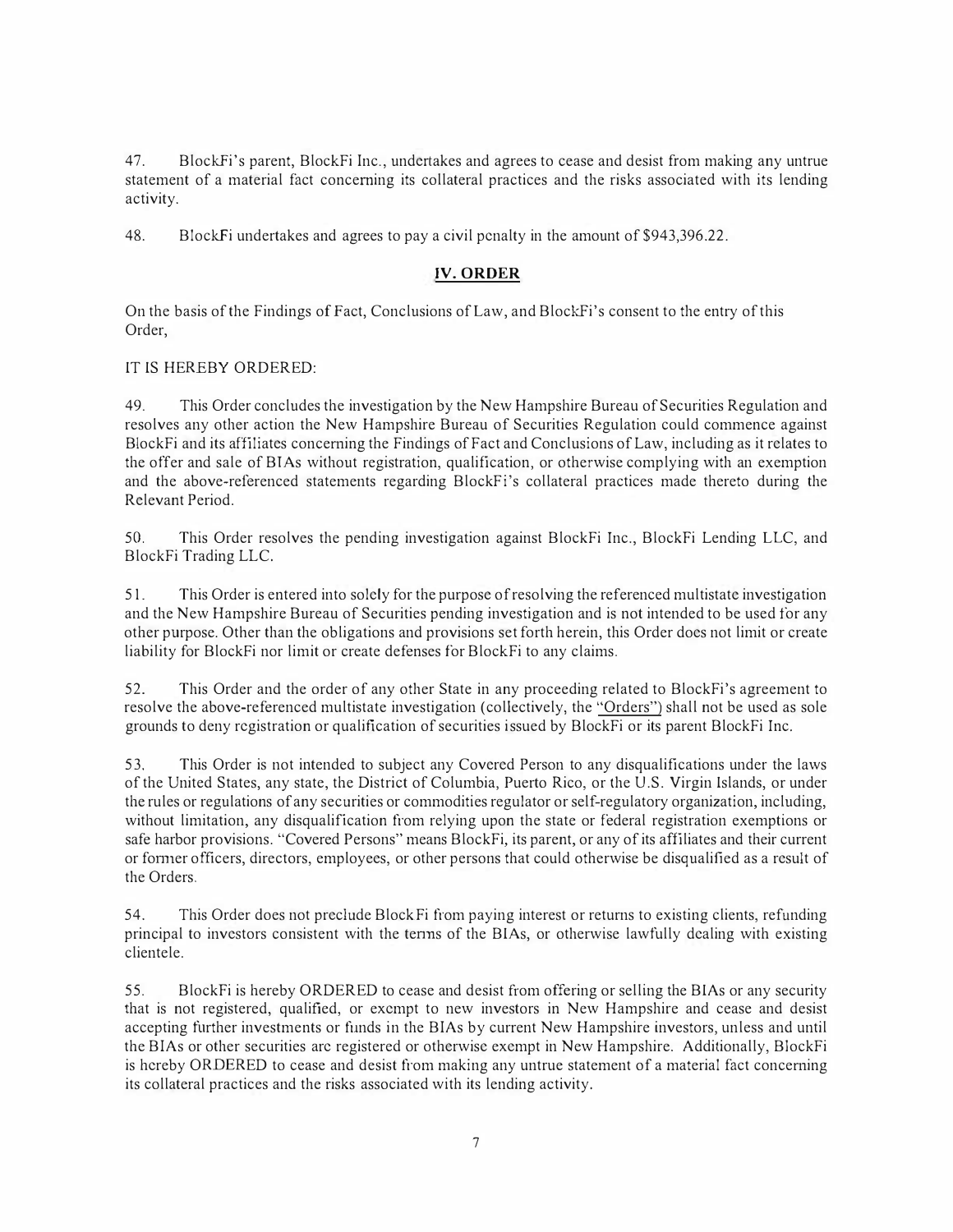56. BlockFi is hereby ORDERED to pay a civil penalty in the amount of \$943,396.22 to the New Hampshire Bureau of Securities Regulation.

57. Payment shall be made in the following installments:

- a. \$188,679.24 within 14 days of the entry of this Order;
- b. \$188,679.24 by or on August 15, 2022;
- c. \$188,679.24 by or on February 14, 2023;
- d. \$188,679.24 by or on August 14, 2023; and
- e. \$ I 88,679.26 by or on February 14, 2024.

58. IfBlockFi fails to make any payment by the date agreed and/or in the amount agreed according to the schedule set forth above, all outstanding payments under this Order, minus any payments made, shall become due and payable immediately at the discretion of the staff of the New Hampshire Bureau of Securities Regulation without further application to the New Hampshire Bureau of Securities Regulation.

59. Payment must be made by I) business check, certified check, or postal money order; 2) made payable to the State of New Hampshire; and 3) mailed to the Bureau of Securities Regulation, Department of State, State House, Room 204, Concord , New Hampshire, 03301. Payments must be accompanied by a cover letter identifying BlockFi and the file number of these proceedings.

60. This Order shall be binding upon BlockFi, its parent and affiliates, and their respective successors and assigns with respect to the provisions above and all future obligations, responsibilities, undertakings, commitments, limitations, restrictions, events, and conditions.

SIGNED AND ENTERED BY THE New Hampshire Secretary of State this  $8f h$  day of  $A\rho \circ J$ 2022.

> Signed David M. Scanlan Secretary of State By his designee: reu

Eric A. Forcier Deputy Secretary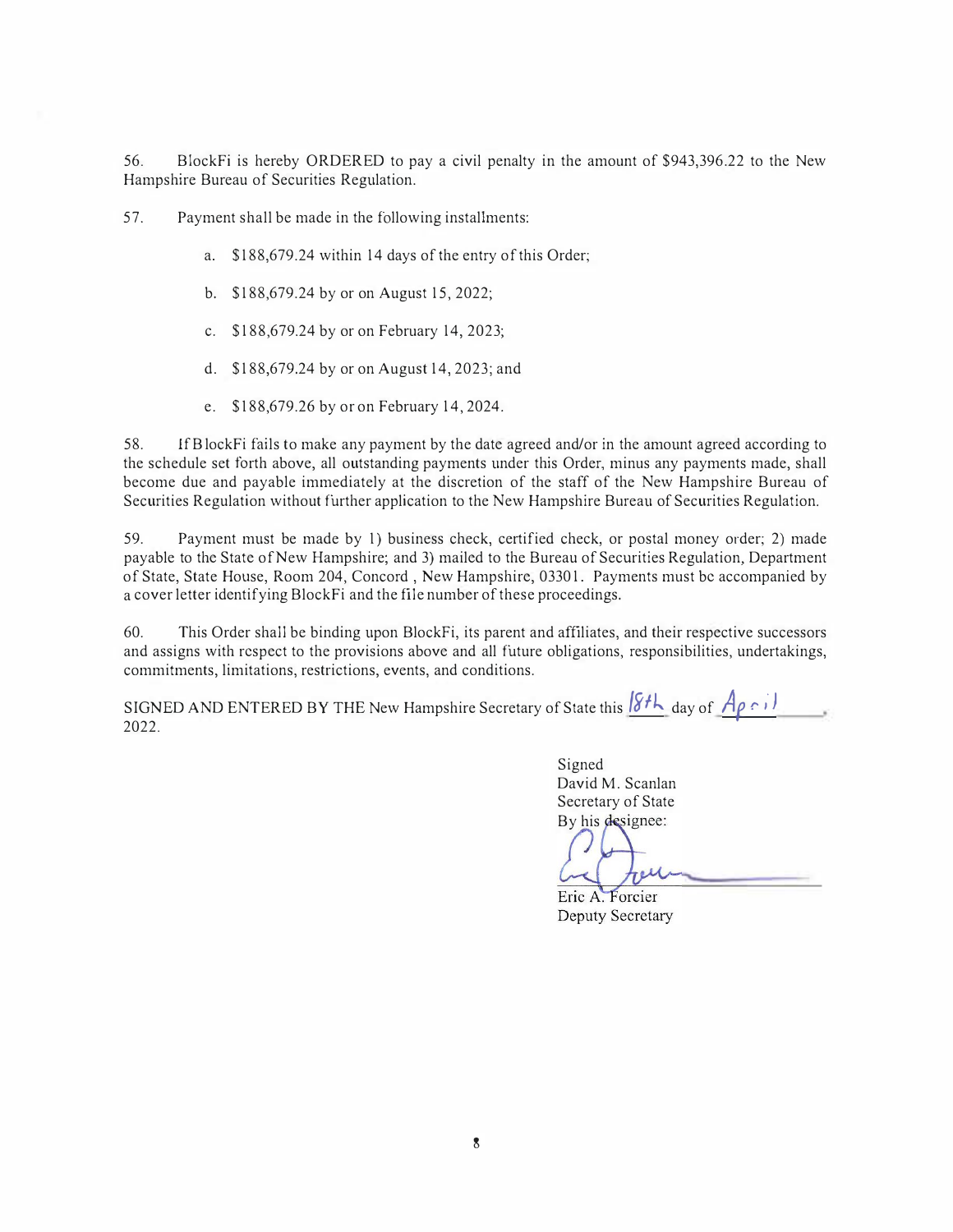#### **CONSENT TO ENTRY OF ADMINISTRATIVE ORDER BY BLOCKFI**

BlockFi hereby acknowledges that it has been served with a copy of this Order, has read the foregoing Order, is aware of its right to a hearing and appeal in this matter, and has waived the same.

BlockFi admits the jurisdiction of the New Hampshire Bureau of Securities Regulation neither admits nor denies the Findings of Fact and Conclusions of Law contained in this Order, and consents to entry of this Order by the New Hampshire Bureau of Securities Regulation as settlement of the issues contained in this Order.

BlockFi agrees that it shall not claim, assert, or apply for a tax deduction or tax credit with regard to any state, federal, or local tax for any civil penalty that BlockFi shall pay pursuant to this Order.

BlockFi states that no promise of any kind or nature whatsoever was made to it to induce it to enter into this Order and that it has entered into this Order voluntarily.

Jonathan Mayers represents that s/he is General Counsel of BlockFi and that, as such, has been authorized by BlockFi to enter into this Order for and on behalf of BlockFi.

Dated this 8th day of April , 2022.

BlockFi Lending LLC Son Athan Mayers Bv: Title: